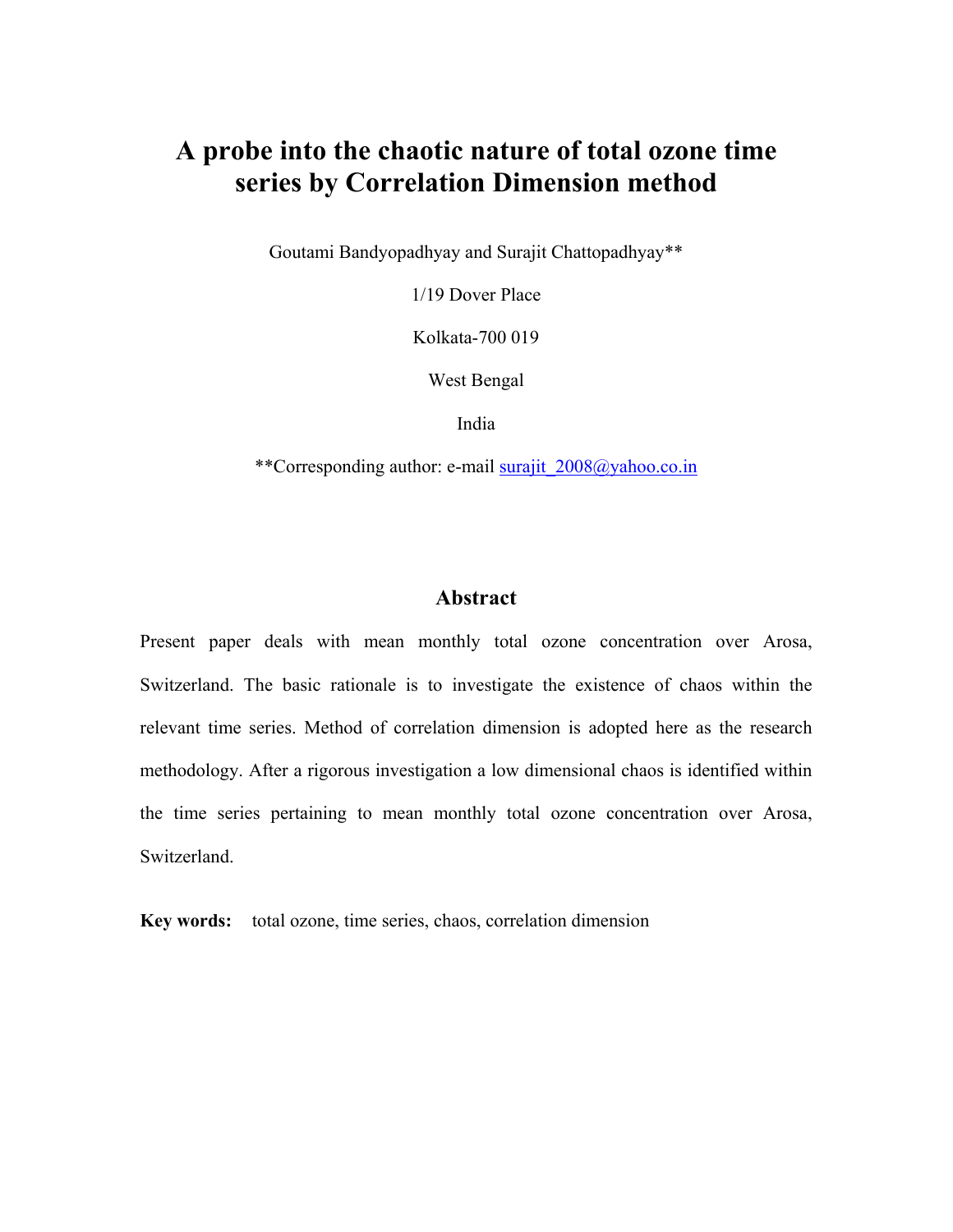### **1. Introduction**

Management of weather and environment –sensitive endeavors very frequently requires making decisions in the face of uncertainty. In most of the cases, the decision making process is dynamic in nature [19]. This implies that the future decisions depend heavily upon the decisions already taken. In all such cases, a proper analysis of the relevant time series is an absolute necessity. Traditionally, statistical approaches are adopted to analyze the time series pertaining to weather and environment related phenomena and are mostly based upon several tacit assumptions [18, 19]. But, such assumptions sometimes lead to erroneous conclusions if the underlying processes are non-linear, complex and highly dynamic in nature.

To analyze time series data in terms of non-linear dynamics, chaos theory plays the role of most direct link [8]. Weigend and Gershenfeld (1993) [Ref 17] discussed Impact of past decisions upon the future decisions in the situation of intrinsic chaos. Many areas of science, including biology, physiology, and medicine; geo- and astrophysics, hydrology, as well as the social sciences and finance have been diagnosed with chaotic properties [e.g. 2, 4, 5, 9, 10, 11, 15 and many others]. In recent decades, research on non-linear deterministic dynamics has created new insights in the problems associated with complex phenomena [12]. In non-linear dynamics, characterization of chaos from real world observations is a difficult problem [4]. Systematic study of chaos started in the 1960s [13, 14]. It started because the linear techniques dominating the field of applied mathematics found inadequate while dealing with chaotic phenomena; and in the case of amazing irregularities within non-linear deterministic systems, the linear methods identified them as stochastic.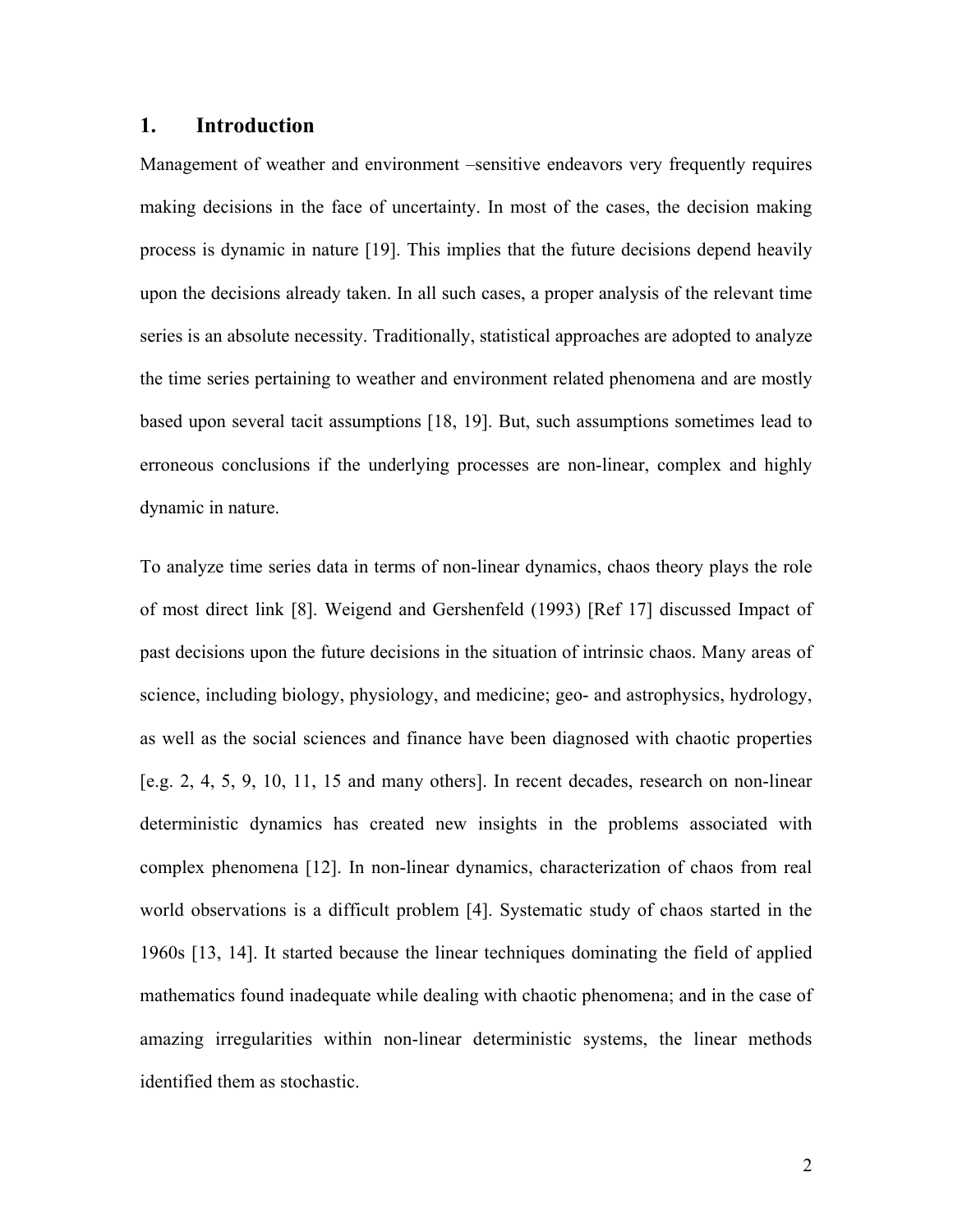Study of potentially chaotic behavior can be divided into three groups: identification of chaotic behavior, modeling and prediction, and control [3]. Present study involves the first area. In recent years, identification of chaotic behavior of the geophysical processes has gained considerable attention [e.g. 1, 10, 11, 15]. But, in most of the cases, the studies involved hydro-geological processes or climatic processes.

Present study is concerned about mean monthly total ozone time series over Arosa, Switzerland. The photochemical processes leading to formation of ozone (O3) are highly complex in nature. Ozone is a secondary pollutant and is not usually emitted directly from stacks, but instead is formed in the atmosphere as a result of reactions between other pollutants emitted mostly by industries and automobiles. The ozone precursors are generally divided into two groups, namely oxides of nitrogen (NOX) and volatile organic components (VOC) like evaporative solvents and other hydrocarbons. In suitable ambient meteorological condition (e.g. warm, sunny/clear day) ultraviolet radiation (UV) causes the precursors to interact photochemically in a set of reactions that result in the formation of ozone. Ozone absorbs both incoming solar radiation in the UV and visible region, and terrestrially emitted infrared (IR) radiation. Stratospheric ozone absorbs about 12Wm-2 of solar radiation and 8Wm-2 of terrestrial IR radiation. Almost 60% of this absorbed IR is radiated. Because of its capability to absorb the incoming radiation, the stratospheric ozone is a major source of stratospheric heating, which further heats the troposphere. Again, because of radiation of IR the tropopause gets some cooling. Thus, stratospheric ozone exerts both heating and cooling effect on the land-troposphere system. Total ozone includes both tropospheric and stratospheric ozone. Since the stratospheric ozone varies on different time scales, the influence on surface UV-B and related tropospheric ozone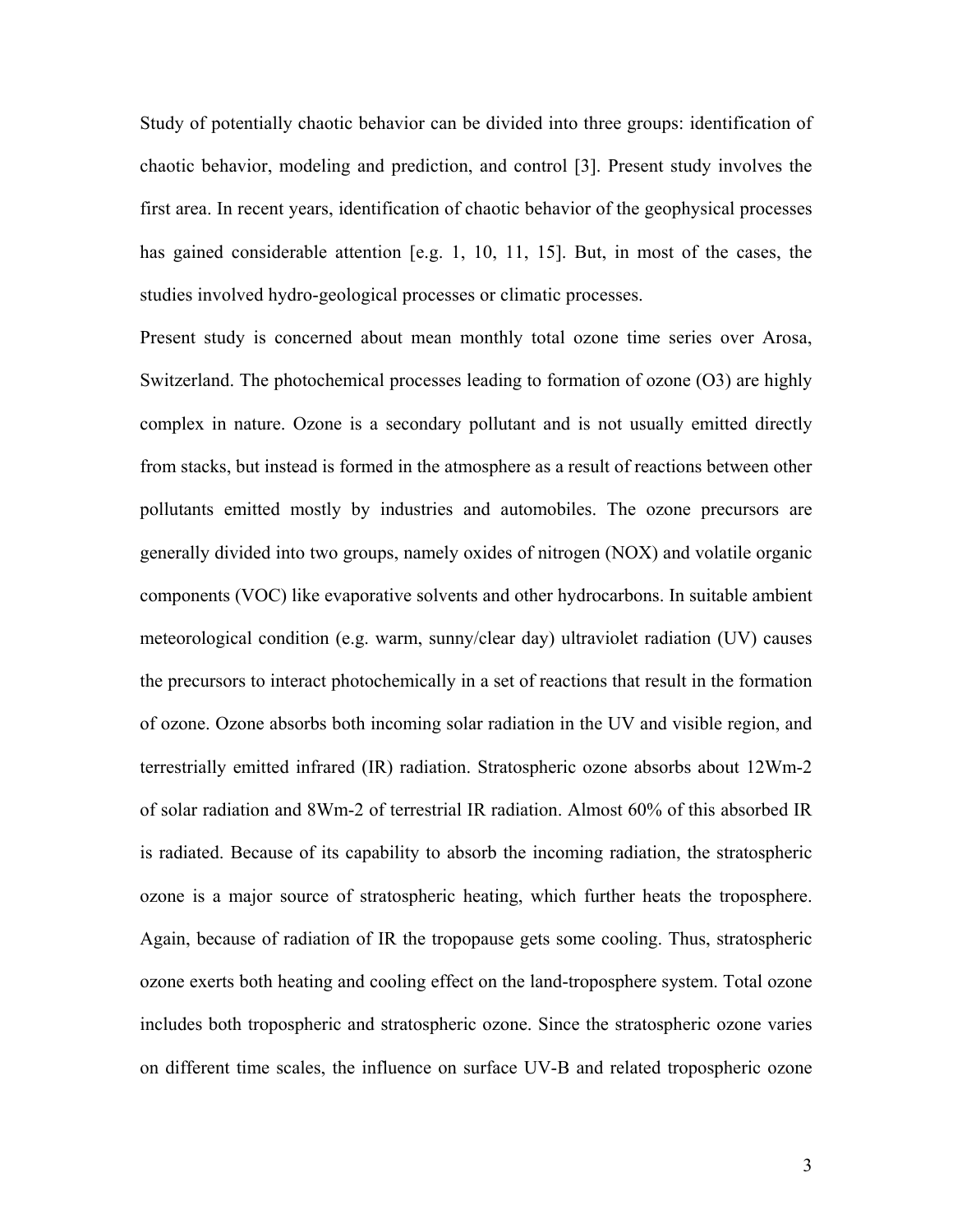chemistry also acts on different time scales. Thus, the total ozone time series is characterized by huge non-linearity attributed to meteorological variables, tropospheric ozone, and stratospheric ozone. Present contribution aims to adopt correlation dimension method [4, 5, 9] to detect the intrinsic chaos within the time series pertaining to the mean monthly total ozone time series over Arosa, Switzerland.

### **2 Methodology**

Plethoras of literature are available where the theoretical concepts underlying the methodologies for the detection and modeling of nonlinear dynamical and chaotic components have been discussed [e.g. 4, 6, 7, 16]. Present paper adopts the method of correlation dimension method [9] to detect the presence of chaos in the time series pertaining to the mean monthly total ozone data over Arosa, Switzerland between 1932 and 1971. The data are collected from http://www.robhyndman.info/TSDL/monthly/arosa.dat. The measurements are taken in Dobson Units (DU) (300 DU=1 layer of 3mm if the whole ozone column is taken at the sea level with standard conditions).

### **2.1 Correlation dimension method**

According to Sivakumar (2001) [Ref 9] the correlation dimension is a representation of the variability or irregularity of a process and furnishes information on the number of dominant variables present in the evolution of the corresponding dynamical system. Computation of correlation dimension is also known as Grassberger-Procassia (GP) method. In this method a scalar time series with N entries is first considered as

$$
\{X(t): t=1, 2, 3, \dots, N-1, N\}
$$

The phase space is reconstructed as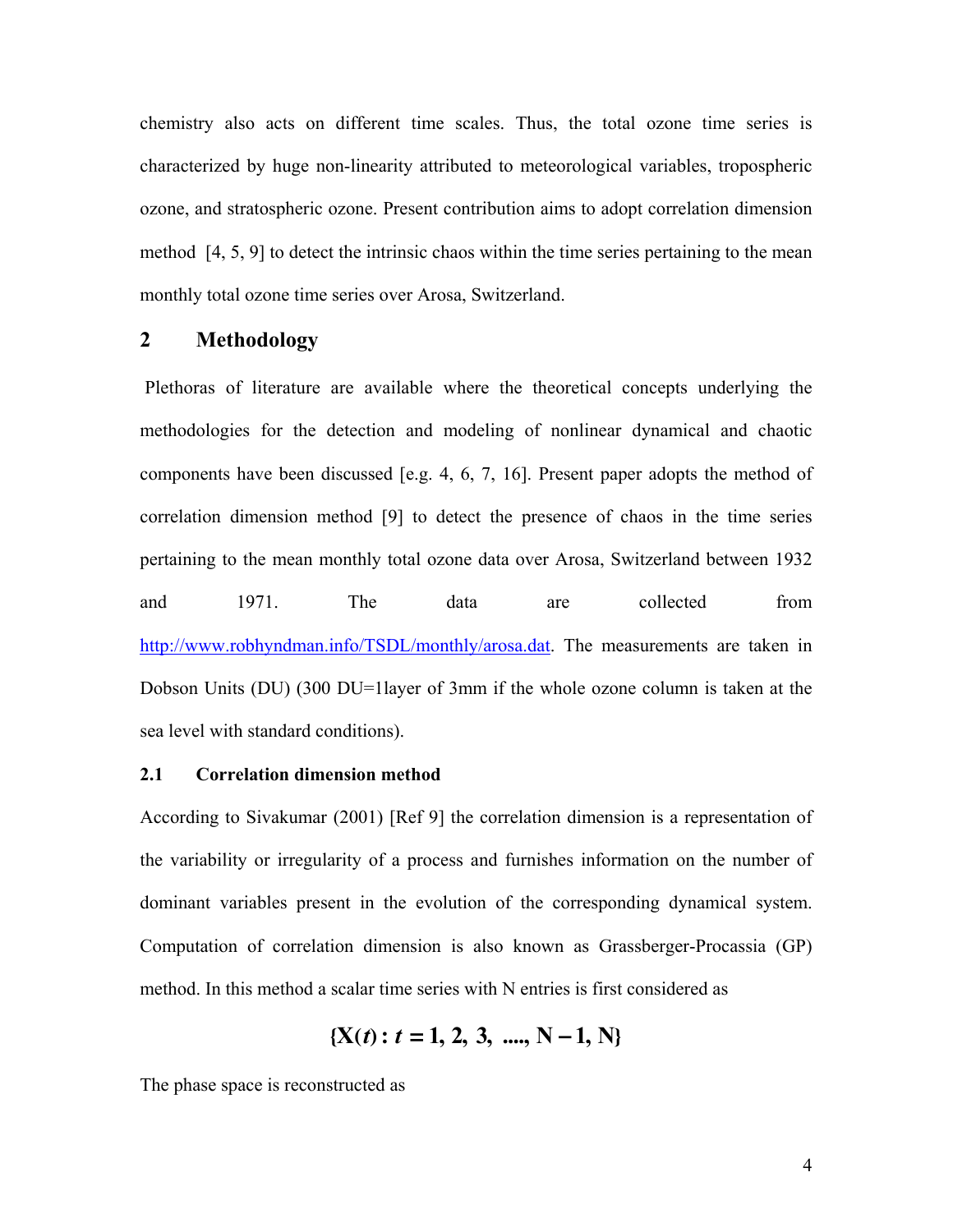$$
Y_j = \{X_j, X_{j+\tau}, X_{j+2\tau}, ..., X_{j+(m-1)\tau}\}
$$

Where,

$$
j = 1, 2, ..., \frac{N - (m-1)\tau}{\Delta t}
$$

Where,  $\tau$  is the delay time, **m** is called the embedding dimension

For an m-dimensional phase space the correlation dimension is computed in terms of

$$
C(l) = \frac{1}{N(N-1)} \sum_{i,j=1;i \neq j}^{N} \theta(l - | x_i - x_j |) \qquad ... \quad ... (1)
$$

Where,  $\theta(x)$  is the Heaviside step function defined as:

$$
\theta(p) = 0 \text{ for } p \le 0 \text{ and } \theta(p) = 1 \text{ for } p > 0
$$

Where,  $p = l - |x_i - x_j|$ 

# $\lim_{N \to \infty} C(l)$

The quantity  $N \rightarrow \infty$ is termed as correlation integral.

The scaling distance **l** gives the estimate  $\gamma$  of the attractor dimension,  $C(\mathbf{l}) \propto \mathbf{l}^{\gamma}$ **.** The quantity  $\gamma$  is termed as correlation exponent and the saturation value of the correlation exponent is called the correlation dimension of the attractor. When the embedding dimension is unknown,  $C(h)$  is computed for a number of values of **m**. If the slope of **logC**(**l**) versus **log**(**l**) converges to  $\gamma$ , the system is identified as a chaotic system. The slope is generally computed using the method of least squares fit of a straight line over a certain range of *l* called the scaling region.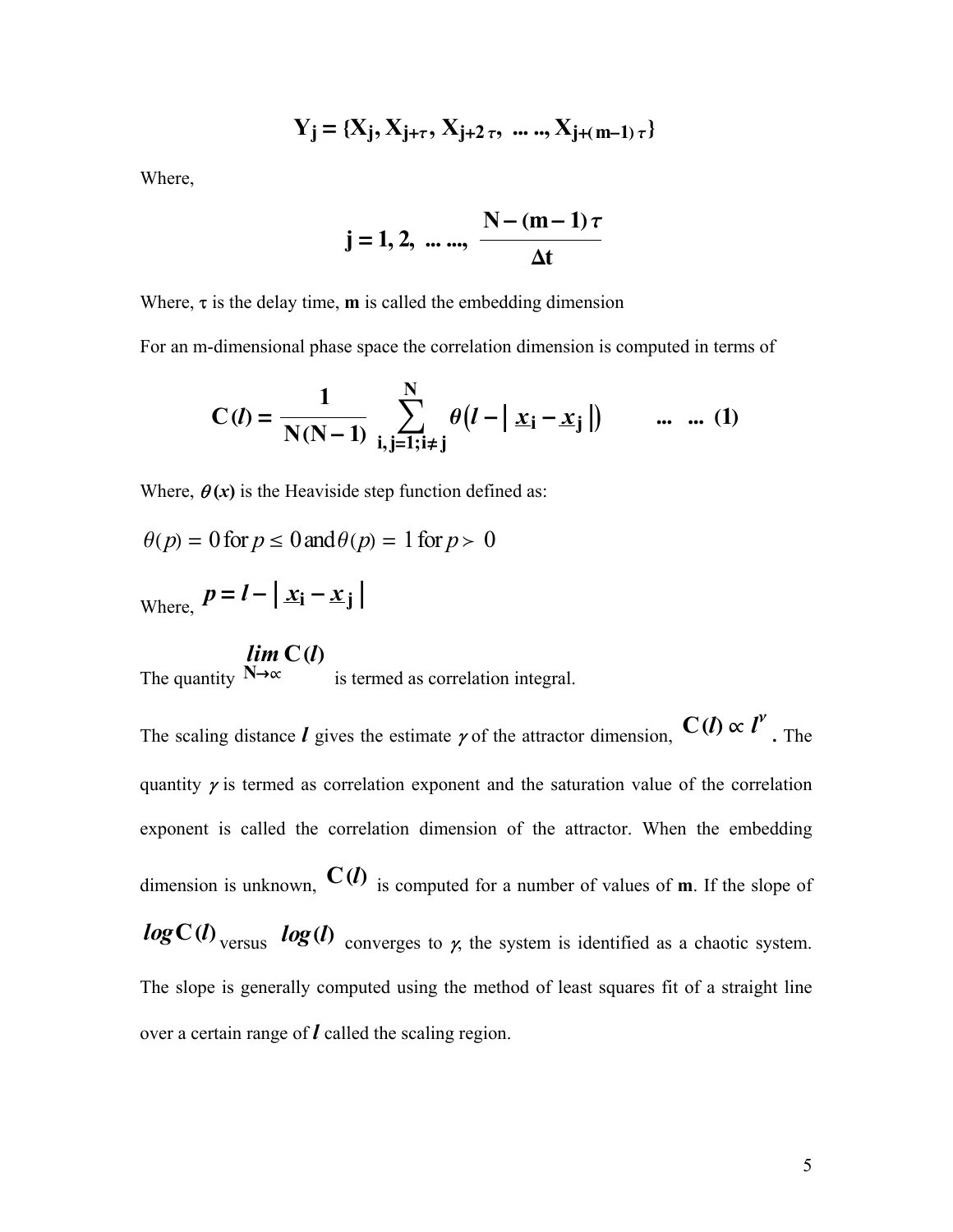Phase space reconstruction as mentioned earlier requires a time delay coordinate  $\tau$ . The most popular choice of time delay coordinate is the time at which the autocorrelation function has its first zero [16].

#### **2.2 Implementation procedure**

The dataset explored in the present study consists of 40 years (1932-1971), that is, 480 months. Thus, the scalar time series of mean monthly total ozone concentration over Arosa contains 480 data points. The variation in the mean monthly total ozone data is presented in Fig.01and some important statistics regarding the data are presented in Table01. Now the correlation functions and the correlation exponents are computed for the whole data series. Fig.02 shows the correlation function up to several lags.

The delay time,  $\tau$ , for the phase space reconstruction is computed using the autocorrelation function method and is taken as the lag time at which the auto-correlation function first crosses the zero line [9]. Fig.02 shows the autocorrelation function for the mean monthly total ozone time series over Arosa, Switzerland and is found to cross the 0-line at time lag 4. Thus, 4 is taken as the delay time in the phase-space reconstruction process. In the next step, the *log* **C(***l***)** values are plotted against *log* **(***l***).** Values of embedding dimension are considered up to 19. The  $log C(l)$  versus  $log (l)$  plots are presented in Figs 03 (a) and (b). In Fig.03 (a), embedding dimensions up to 9 are presented and embedding dimensions from 10 to 19 are plotted in Fig.03 (b).

The *log C***(***l***)** versus *log***(***l***)** plots indicate clear scaling regions that allow reasonably precise estimates of the correlation exponents. Fig.04 shows the relationship between correlation exponent values and the embedding dimension values for the total ozone time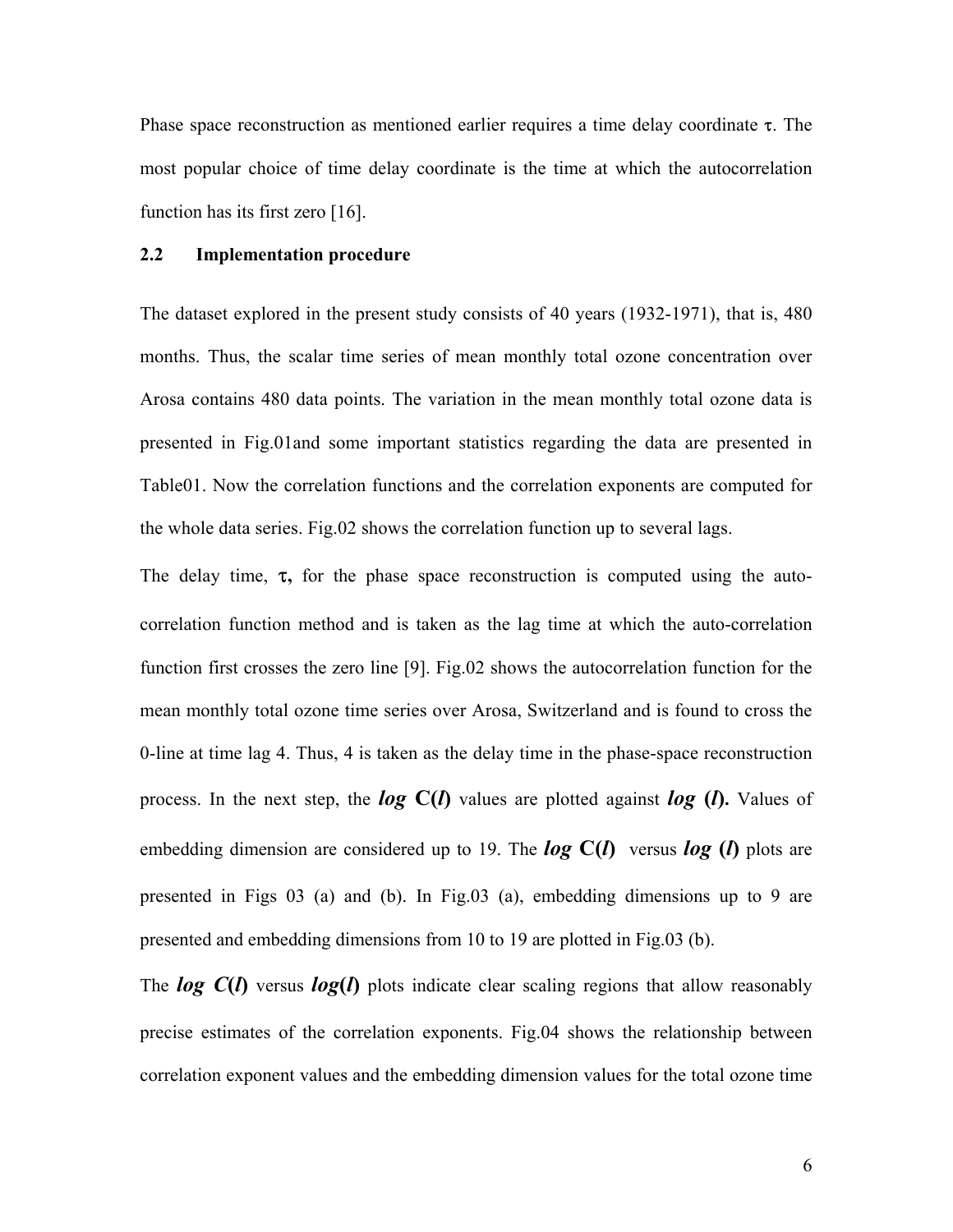series. Fig.04 shows that the correlation exponents saturate at embedding dimension 17 and the saturation value of the correlation dimension is 1. Thus, it can be concluded that correlation dimension of the attractor is 1. Since the correlation dimension is finite and low it can be said that the time series of the mean monthly total ozone concentration over Arosa, Switzerland is characterized by a lo-dimensional chaos.

Since the correlation dimension value is very low, it can be inferred that though the system is chaotic, the degree of variability is not vary high. Thus, complexity is there within the system but the degree of complexity is not very high. This is further supported by the low value of coefficient of variation  $(=0.11)$  (Table 01). The correlation dimension value 1 indicates that the number of dominant variables involved in the dynamics of the mean monthly total ozone time series is 1.

### **3 Conclusion**

Present study identifies the existence of low dimensional chaos within the time series of mean monthly total ozone concentration over Arosa, Switzerland. In future, it can be studied how the chaotic behavior changes with the variability in the temporal scale.

# **Acknowledgement**

Authors sincerely acknowledge the inspiration and assistance in various ways from Mr. Sujit Chattopadhyay and Mrs Kamala Chattopadhyay while carrying out the research and preparing the manuscript.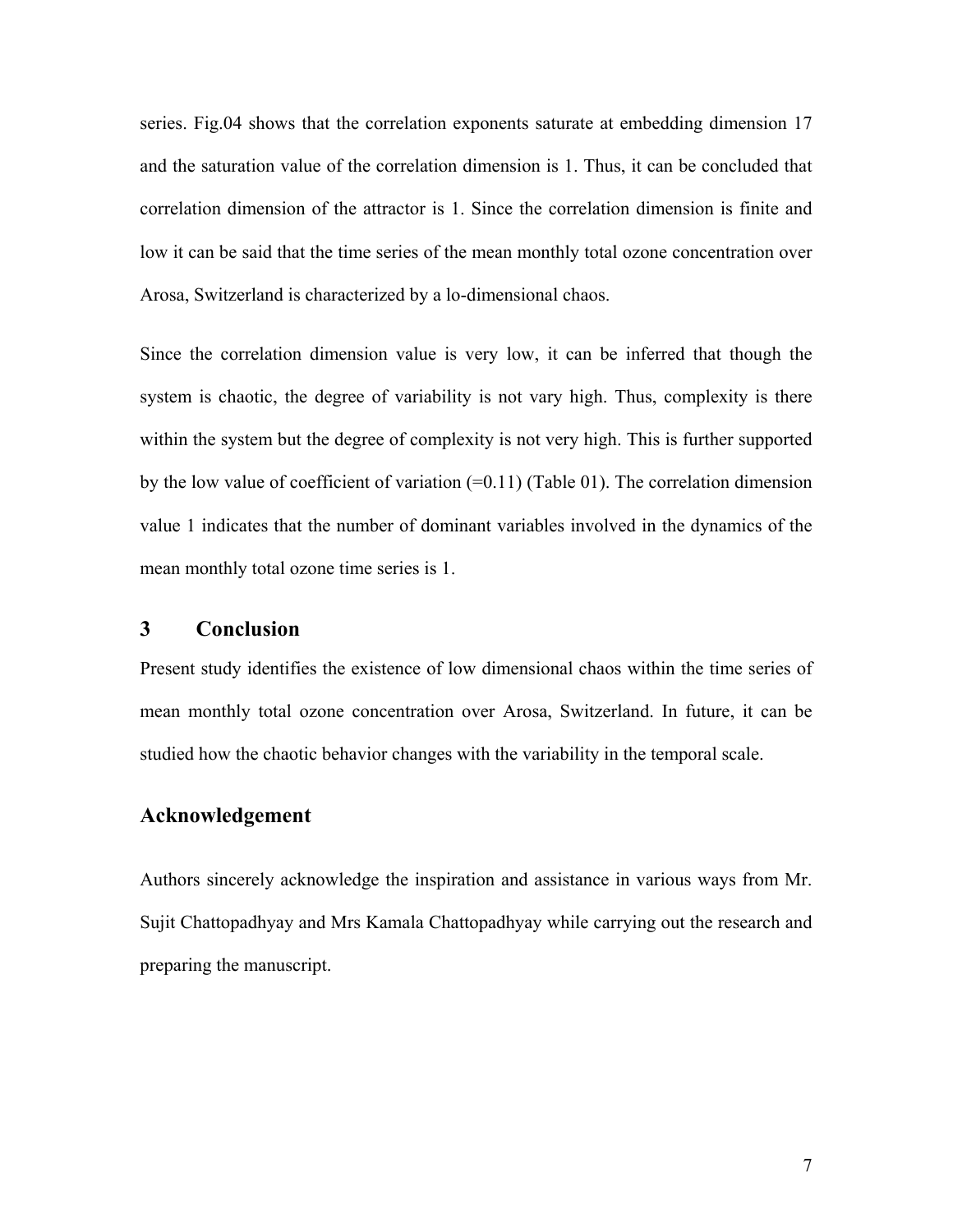## **References**

1. Elshorbagy A, Simonovic SP, Panu US (2002) Estimation of missing stream flow data using principles of chaos theory. Journal of Hydrology 255:123-133

2. Henderson HW, Wells R (1988) Obtaining attractor dimensions from meteorological time series. Advances in Geophysics 30:205-237

3. Kugiumtzis D, Lillekjendlie B, Christophersen N (1995) Chaotic time series, Part I: Estimation of some invariant properties in state space. Preprint: 1-23

4. Khan S, Ganguly AR, Saigal S (2005) Detection and predictive modeling of chaos in finite hydrological time series. Nonlinear Processes in Geophysics 12: 41-53

5. Men B, Xiejing Z, Liang C (2004) Chaotic Analysis on Monthly Precipitation on Hills Region in Middle Sichuan of China. Nature and Science 2: 45-51

6. Ott E (1993) Chaos in dynamical systems. Cambridge University Press, Cambridge

7. Priestley MB (1988) Non-linear and non-stationary time series analysis, Academic Press, London

8. Schrieber T (1998) Interdisciplinary application of non-linear time series methods. Physics Reports: 1-86

9. Sivakumar B (2001) Rainfall dynamics in different temporal scales: A chaotic perspective. Hydrology and Earth System Sciences 5: 645-651

10. Sivakumar B (2000) Chaos theory in hydrology: important issues and interpretations. Journal of Hydrology 227: 1–20

11. Sivakumar B, Liong SY, Liaw CY, Phoon KK (1999) Singapore rainfall behavior: Chaotic? J. Hydrol. Eng., ASCE. 4: 38–48

8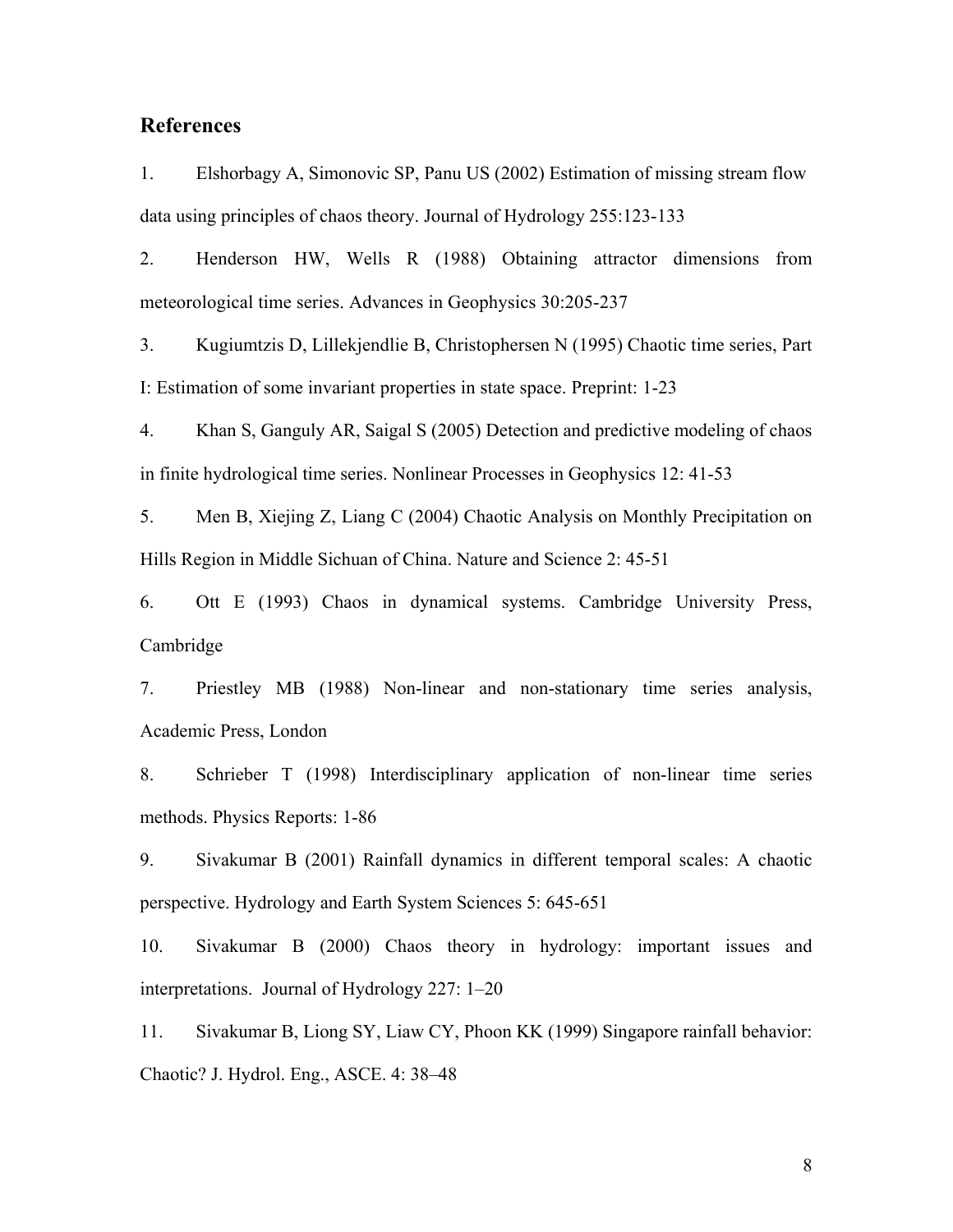12. Sivakumar B, Berndtsson R, Lall U (2006) Nonlinear deterministic dynamics in hydrologic systems: present activities and future challenges. *Nonlinear Processes in Geophysics*: Preface 1-2

13. Smale S (1963) Diffeomorphosis with many periodic points, In S.S. Cairns Eds, Differential and Combinatorial Topology, Princeton University Press, Princeton

14. Smale S (1967) Differentiable dynamical systems. American Mathematical Society Bulletin 73: 748-817

15. Stehlik J (1999) Deterministic chaos in runoff series. J Hydrology and Hydromechanics*.*47: 271–287

16. Tsonis AA (1992) Chaos: From theory to applications. Plenum, NY

17. Weigend S, Gershenfeld NA (1993) Time series prediction: Forecasting the future and understanding the past, Santa Fe Institute Studies in the Science of Complexity, Proc. Vol. XV, Addison-Wesley, Reading, MA

18. Wilks DS (1995) Statistical Methods in Atmospheric Sciences. Academic Press, USA

19. Wilks DS (1991) Representing serial correlation of meteorological events and forecasts in dynamic decision-analytic models. Monthly Weather Review 119:1640-1662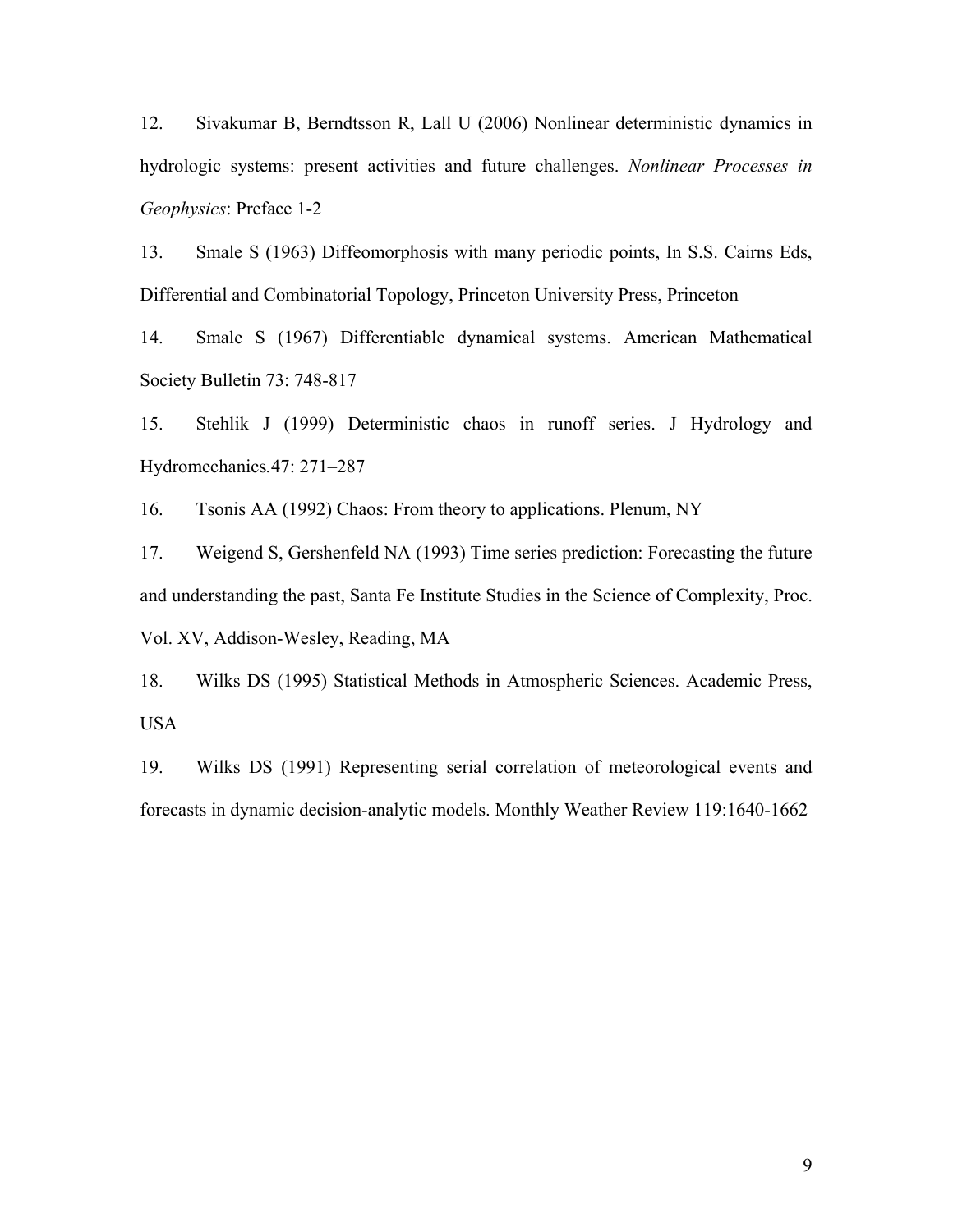| Parameter                | <b>Measure</b> |
|--------------------------|----------------|
| Data points              | 480            |
| Mean                     | 337.77083      |
| Standard deviation       | 37.992604      |
| Coefficient of variation | 0.1124         |
| Maximum value            | 430            |
| Minimum value            | 266            |

**Table 01**. Tabular presentation of the data statistics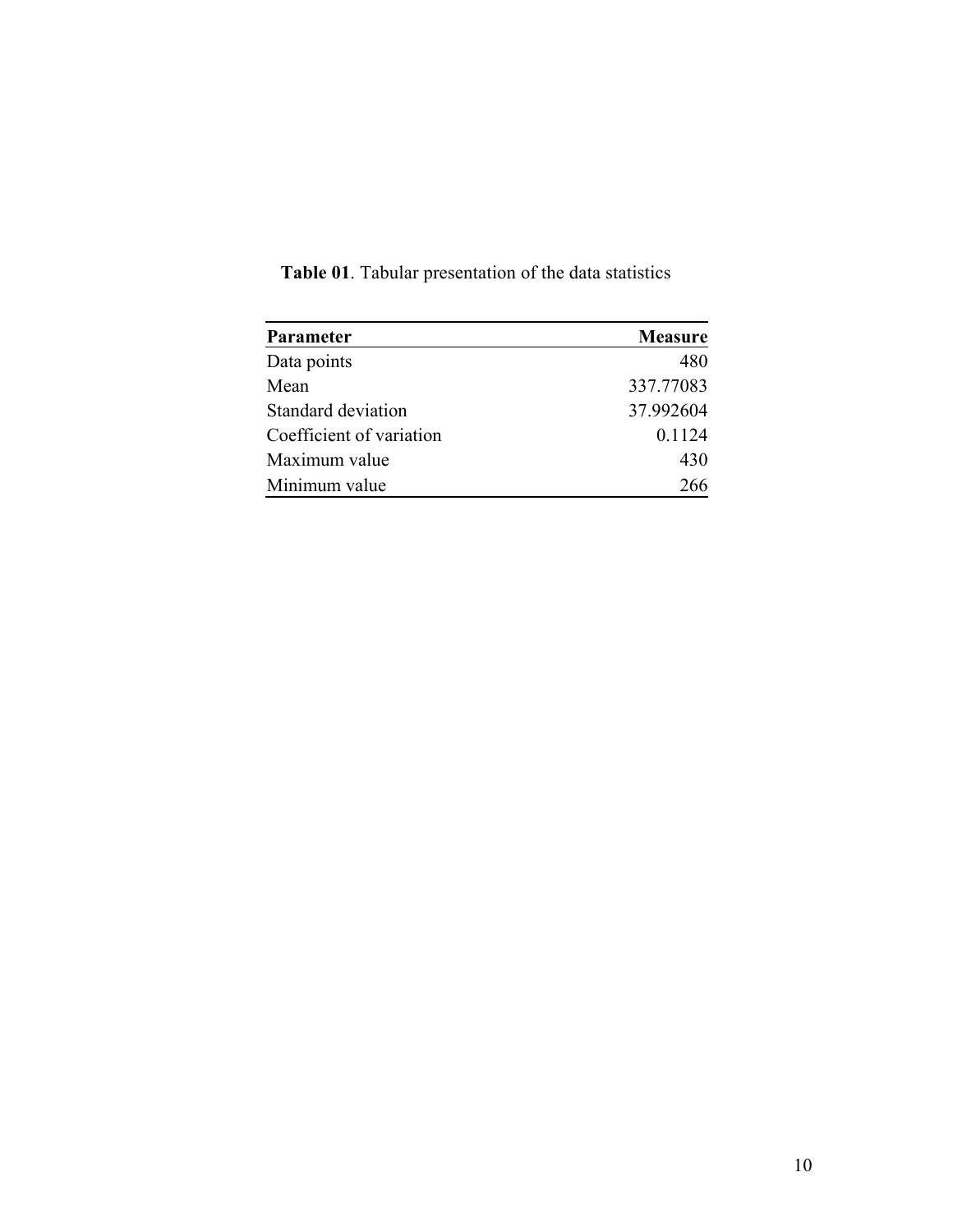

**Fig.01**- Mean monthly ozone concentration in Dobson Unit over Arosa, Switzerland during 1932-1971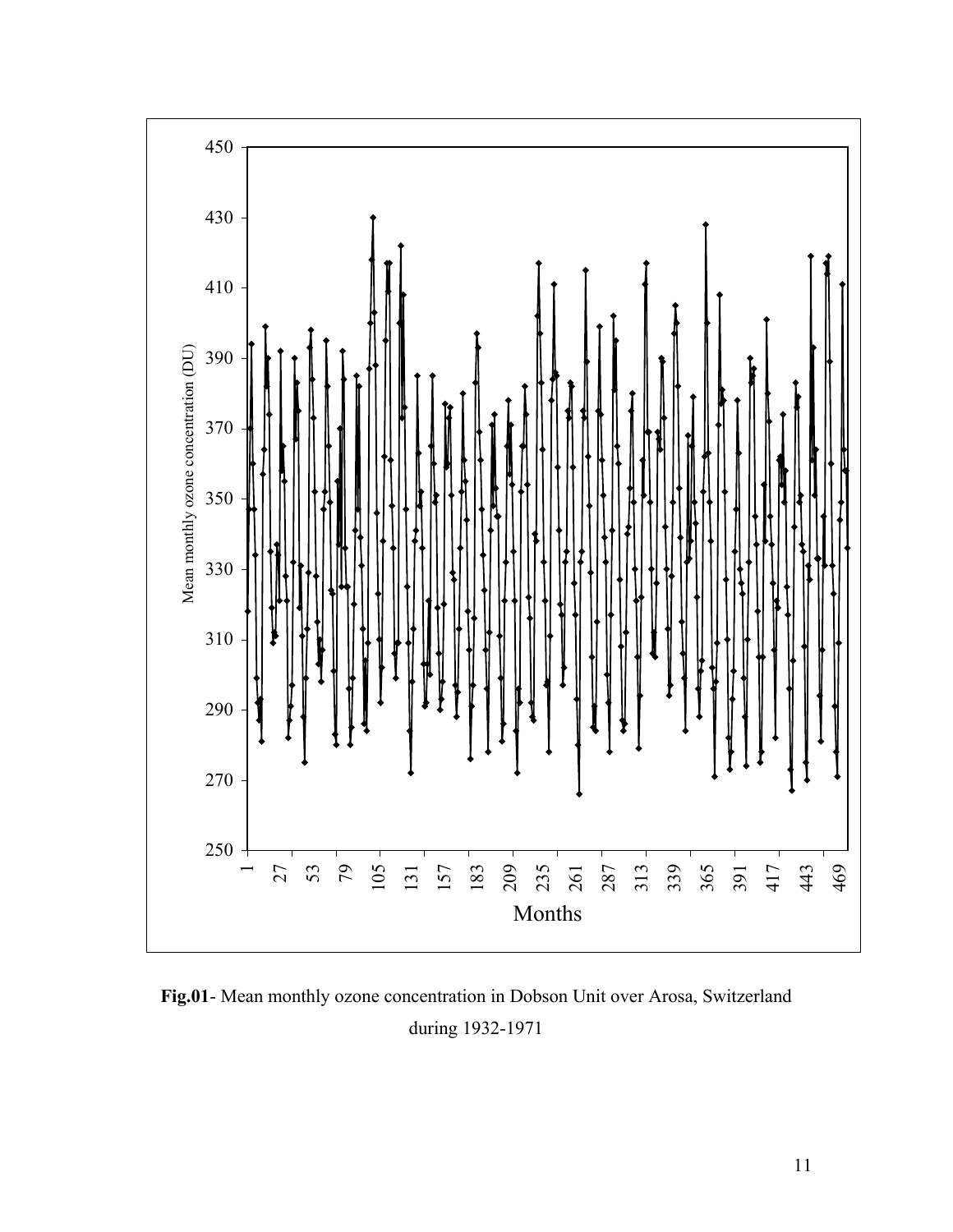

Fig.02-The autocorrelation function computed up to 40 lags.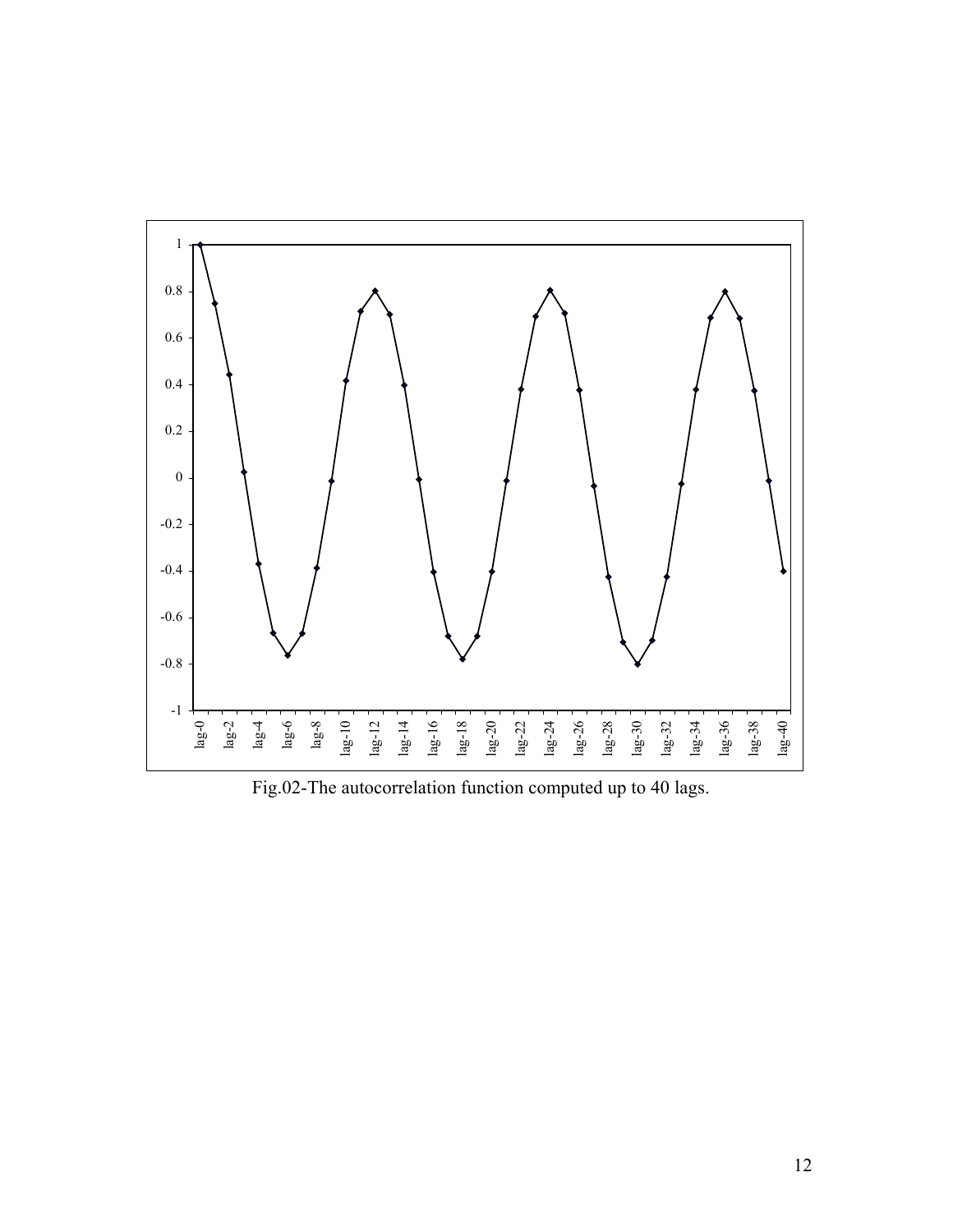

**Fig 03** (a) and (b) The *log* C(*l*) versus *log* (*l*) for the mean monthly total ozone time series over Arosa, Switzerland